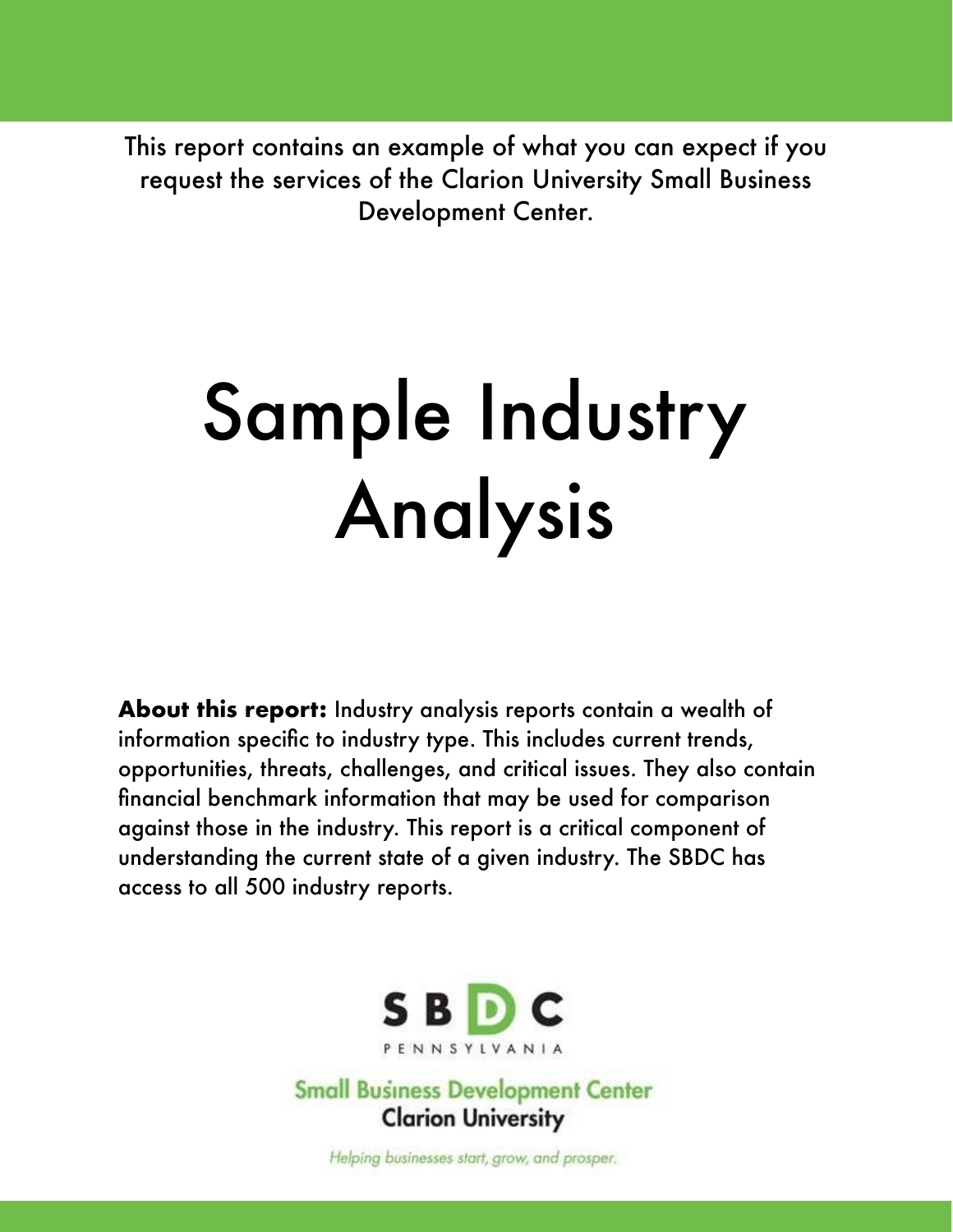

**FIRST RESEARCH** 

**INDUSTRY PROFILE**

# Machine Shops

11.13.2017 NAICS CODES: 33271 SIC CODES: 3599

# Industry Overview

Companies in this industry use machine tools to modify metal, plastic, and composite materials to produce finished products. No major companies dominate the industry.

Worldwide, revenue for machine shops varies with manufacturing output. Because machine shops play a manufacturing support role, often operating as de facto subsidiaries of their customers, their work tends to be local.

The US machine shop industry includes about 20,000 companies with combined annual revenue of about \$37 billion.

#### **Competitive Landscape**

Demand depends on manufacturing activity. The profitability of individual companies is linked to **engineering expertise** and **operating efficiency**. Larger shops have the ability to invest in advanced production machinery. Smaller shops can compete effectively by serving specialized customers, or by providing engineering services. The US industry is **highly fragmented**: the 50 largest companies generate about 10% of revenue.

#### **Products, Operations & Technology**

Machine shops are **intermediaries** in industrial production: generally, they receive unfinished parts or raw materials from a manufacturer, perform various operations, and return the parts to the manufacturer for further processing. They own and operate special **machine tools** that can perform a variety of operations, including drilling; boring (enlarging an existing hole); tapping (cutting threads inside a drilled hole); threading (cutting threads on a bolt); cutting; milling (removing material from a surface); and **grinding** (usually a finishing operation). These operations involve material removal, frequently with great precision. The bulk of machine shop work is performed on metal, but plastics and composite materials are also machined.

The machines that perform these operations are usually expensive and often computer-controlled. **Machine tools** vary by the type of operation they perform, the size of a piece they process, and the precision of their operations. Many are operated with **computer numerical controls** (CNC). Machine shops may own dozens of different machine tools produced by a variety of manufacturers. Modern machine shops are **highly automated**, with computer programs aiding the design of parts, as well as controlling the machines that are used to manufacture them. Parts may be moved from one machine to another manually or using **robotics**. Aside from a few US companies, many major machine tool makers are German, Japanese, or Swiss.

As the methods for machining have become more technologically complex, so too have the tools for managing shop operations. Many providers of **customer relationship management** (CRM) and enterprise resource planning (ERP) software, particularly those aimed at the small and mid-size business segments, offer application suites tailored for the manufacturing sector. There are also **software vendors** dedicated specifically to developing tools for managing machine shop processes. Such software can help businesses submit bids, order materials, schedule jobs, manage inventory, and track shipments.

Four major **operating activities** in machine shops are pre-production, machine setup, actual production, and quality control. Machine setup for a particular job can be time-consuming and can hugely affect costs. Major material costs for machine shops are the expensive, specially hardened **l bits** consumed in the various operations, including drilling bits, milling heads, cutting tools, and abrasives.

#### **Technology**

More machine shops are expected to invest in robotics to enhance productivity, reduce operating costs, and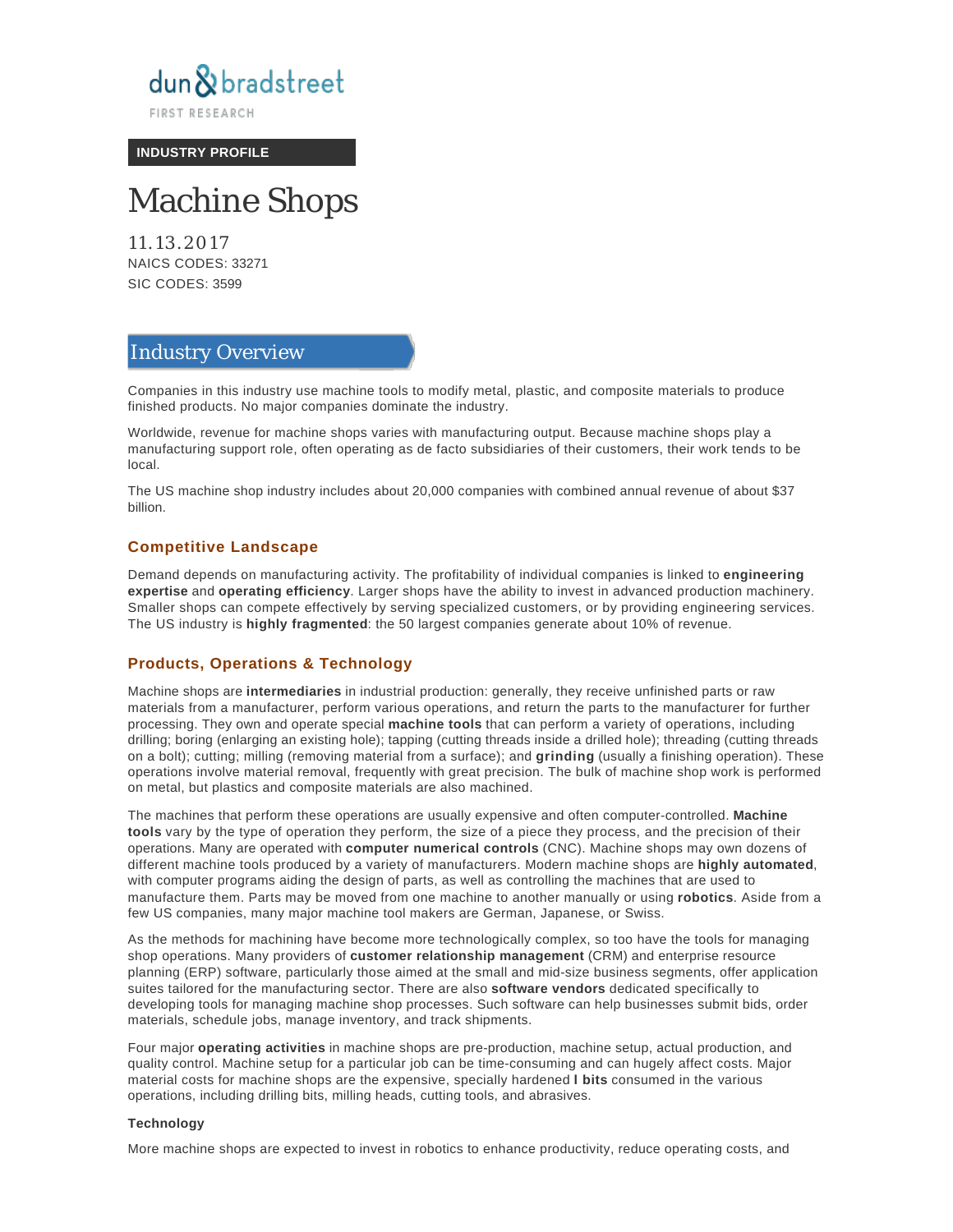increase competitiveness. North American industrial robot shipments rose 10% in 2016 over 2015 levels, according to the Robotic Industries Association.

Additive manufacturing, also known as 3D printing, is another technology with applications in machine shops. Additive manufacturing produces solid, three-dimensional objects by successively layering materials according to a digital design. Hybrid machine tools are being developed that combine additive and subtractive (cutting, milling, turning, and grinding) manufacturing technologies to offer machinery capable of a wider variety of parts with complex geometric shapes.

#### **Sales & Marketing**

Marketing for machine shops consists largely of direct contacts with local manufacturers. Because of the need for close technical consultation between machine shops and customers, the work of most machine shops is usually confined to a very **local area**. New business may also come through requests for proposals (RFPs) from manufacturers familiar with the company. Customers can be in a wide variety of manufacturing industries. Because work is local, companies often have a large concentration of customers in the same industry.

Major end-users include the **aerospace**, automotive, chemical, electronics, medical, **oil and gas**, and industrial machinery industries. New work is often acquired through **job bidding**. While pricing is always a consideration for new business, product quality and the ability to meet production timetables are often of greater concern. **Management expertise** is very important in properly pricing a bid, since the workability of materials, the complexity of machine setup, and the capabilities of individual pieces of machinery can vary substantially.

#### **Finance & Regulation**

Machine shops have large investments in machinery and equipment, including drill presses; lathes (turning machines); and milling and grinding machines. Individual pieces of equipment may cost several hundred thousand dollars and can often be bought with financing provided by the manufacturer. On average, capital expenditures represent about 5% of sales. The industry is **labor-intensive**: average annual revenue per employee is about \$135,000.

The US industry's **working capital turnover** ratio averages about 25%. Shops generally don't have large investments in inventory, because customers typically provide materials. There is very little seasonality in production or cash flow, but the industry is susceptible to customer work stoppages and economic cycles, which can produce highly uneven and unpredictable cash flow. The value of inventory is usually about 10% of sales, and inventories turn about six times per year. Machine shop inventories tend to be split evenly between finished goods, work-in-progress, and raw materials.

Demand for machining services depends on the level of US manufacturing activity, which can vary significantly from year to year. Many machine shops depend directly on the health of a single end-use industry. The machine shop industry gets large amounts of business from the auto and aircraft industries and electronics and industrial machinery producers. If a major customer or industry group closes or moves manufacturing operations, local machine shops may experience a precipitous drop in demand, and collection periods and questionable accounts may increase. **Accounts receivable** average about 50 days, but collection periods tend to be longer for smaller companies (under \$5 million in annual sales).

#### **Working Capital Turnover by Company Size**

The working capital turnover ratio, also known as working capital to sales, is a measure of how efficiently a company uses its capital to generate sales. Companies should be compared to others in their industry.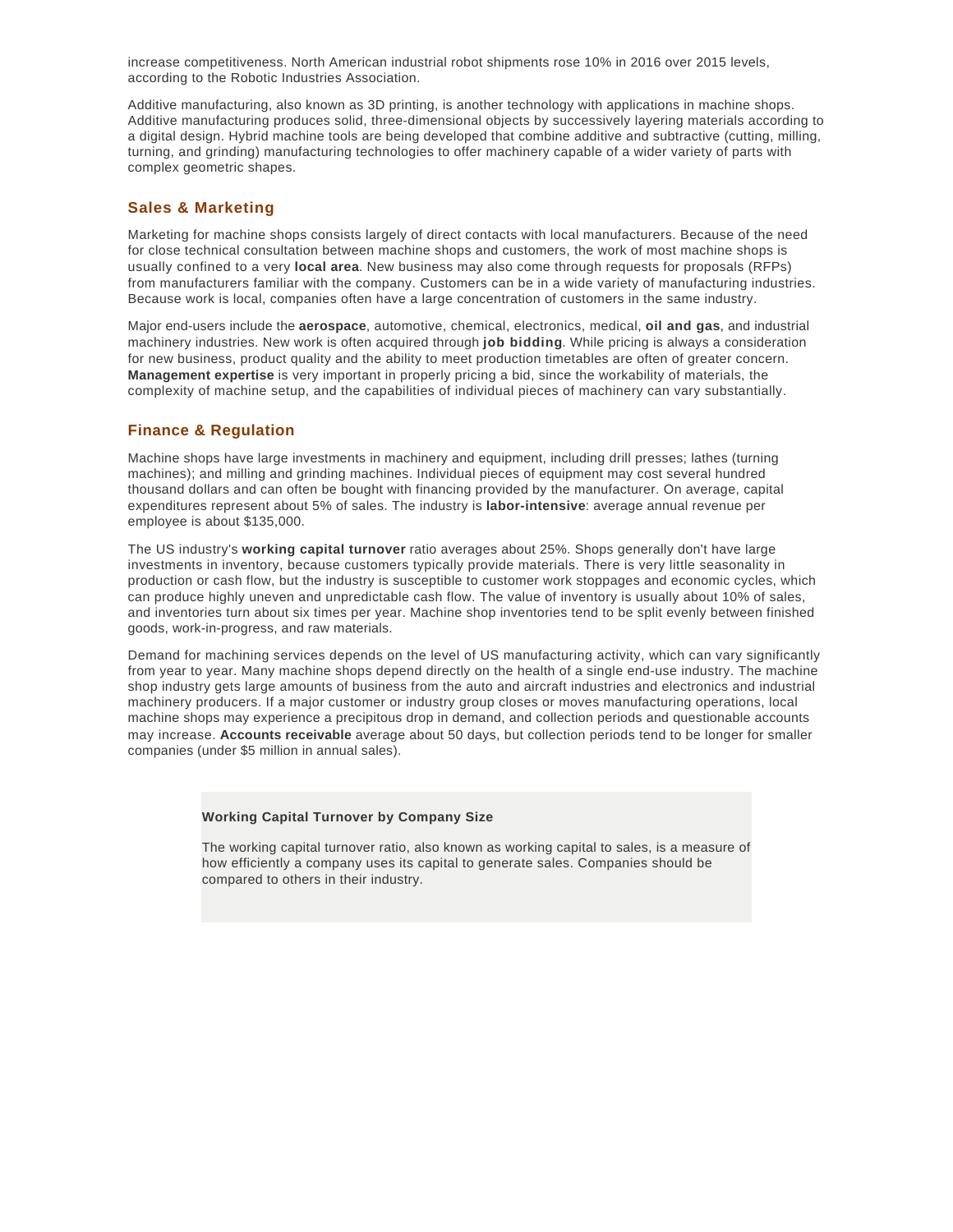

#### **Regulation**

Because of the nature of working with metals, including the use of lubricants and solvents and the production of sizable amounts of metallic wastes, machine shops can have environmental pollution problems, particularly with regard to **ground contamination** and **toxic waste** disposal. Some types of machining operations can also release fine particles into the air, creating hazardous workplace conditions unless proper control steps are taken. The EPA administers environmental pollution regulations; OSHA administers workplace regulations.

#### **International Insights**

The global machine shop industry is dependent on the level of international manufacturing activity. However, because machine shops play a manufacturing support role, often operating as de facto subsidiaries of their customers, machine shop work tends to be local, and is less prone to crossing international boundaries than many other types of manufacturing.

Demand for machine shop work within a given region or country is determined by demand for other manufactured products further up the supply chain within that region. China, with its massive build-up of manufacturing capacity and factory output, is a **hotbed of machine shop growth**. China is currently the offshore manufacturing headquarters for manufacturers in the US, Canada, and Western Europe. But rising wages, a rapidly growing middle class, and higher transportation costs may prompt some western manufacturers to look for low-cost manufacturing elsewhere, often much closer to where a product will be purchased or consumed. For US companies this "nearshoring" may mean moving offshore manufacturing operations from China to Latin America, or even back to the US. For Western European manufacturers, outsourced operations might be moved from India or China to Eastern Europe. Increased investments in industrial automation technologies, including robotics, are also expected to fuel the nearshoring trend.

The migration of **manufacturing capacity** as it follows global trends in wages and transportation costs will affect where demand for machine shop work rises or declines. Where machine shop work will be in high demand also depends on several key industries. In 2009, China surpassed the US as the world's largest automobile market. But after years of rapid growth, China's automotive market is expected to be relatively flat in 2017, according to Scotiabank. Among emerging markets, Eastern Europe is expected to experience the strongest demand growth for automobiles. Automotive markets in Russia and South America are forecast to rebound somewhat in 2017.

**Fabricated metal products** are another industry that drives demand for machine shops. The rising affluence of many **emerging economies** will drive demand for machinery, appliances, and computers which would increase the need for the specialized bolts, screws, nuts, and other machined or turned products made in machine shops.

**Change in Dollar Value of US Trade - US International Trade Commission**

Imports of machine shop products to the US come primarily from Taiwan, China, Japan, Germany, and Canada. Major export markets for US machine shop products include Mexico, Canada, China, UK, and Germany.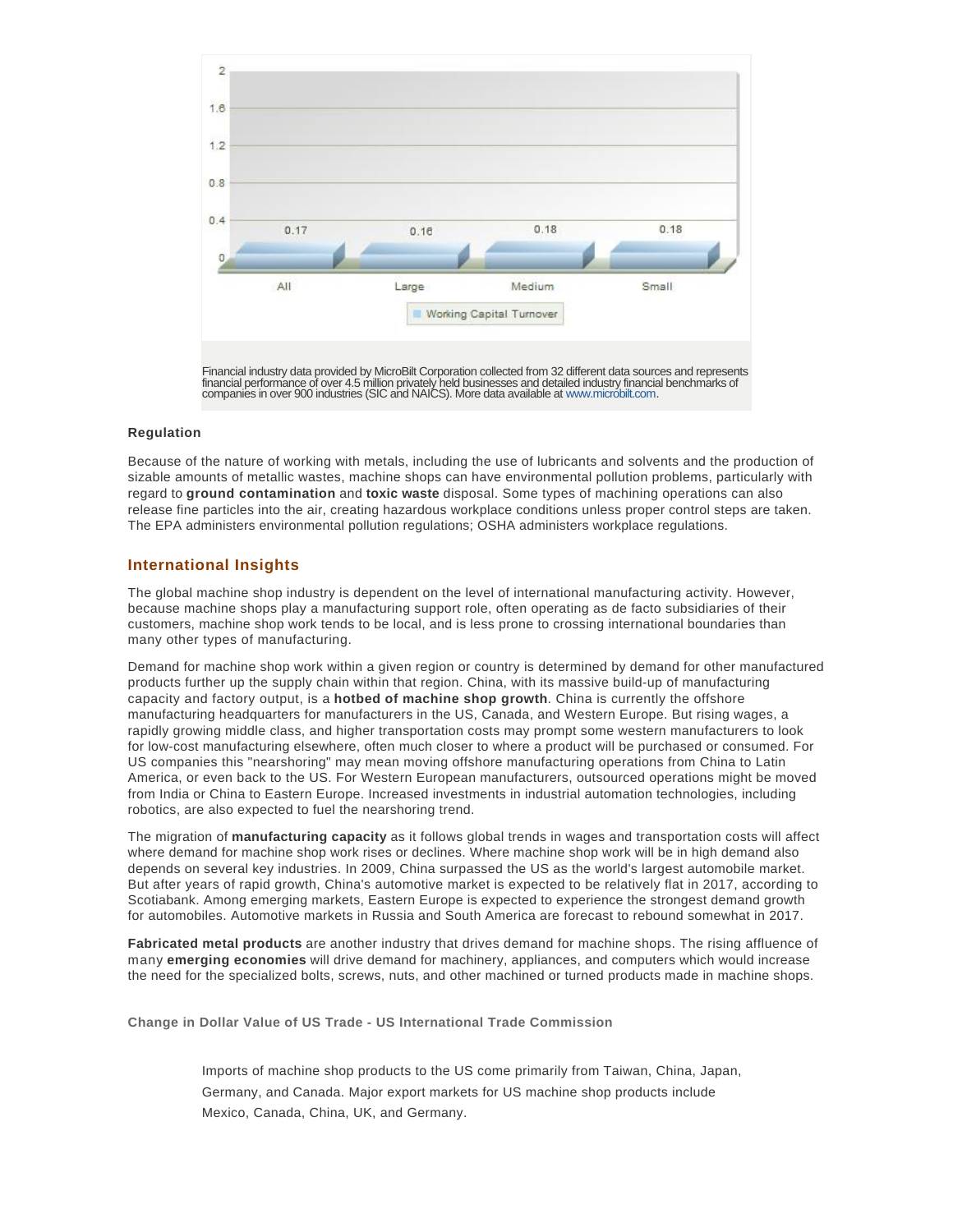#### **3327 BOLTS, NUTS, SCREWS, RIVETS, WASHERS AND OTHER TURNED PRODUCTS**



#### **Regional Highlights**

In the US, machine shops are most prevalent in states that lead in key customer segments such as aerospace, automotive, and energy. Measured by number of establishments, California, Texas, Ohio, Michigan, and Illinois are the top states for machine shops; greater Los Angeles, Chicago, and Houston lead among metro areas.

### **Human Resources**

Machine shop jobs require **strong technical and engineering skills**, but many employees are machine operators who need only equipment-specific training. Average hourly pay for the industry is about the same as the national rate.

The safety record of the industry has improved with the greater use of computer-controlled machinery that removes the operator from the actual point of machining. However, the industry **injury rate** is still **significantly higher** than the national average.

**Industry Employment Growth Bureau of Labor Statistics**



**Average Hourly Earnings & Annual Wage Increase Bureau of Labor Statistics**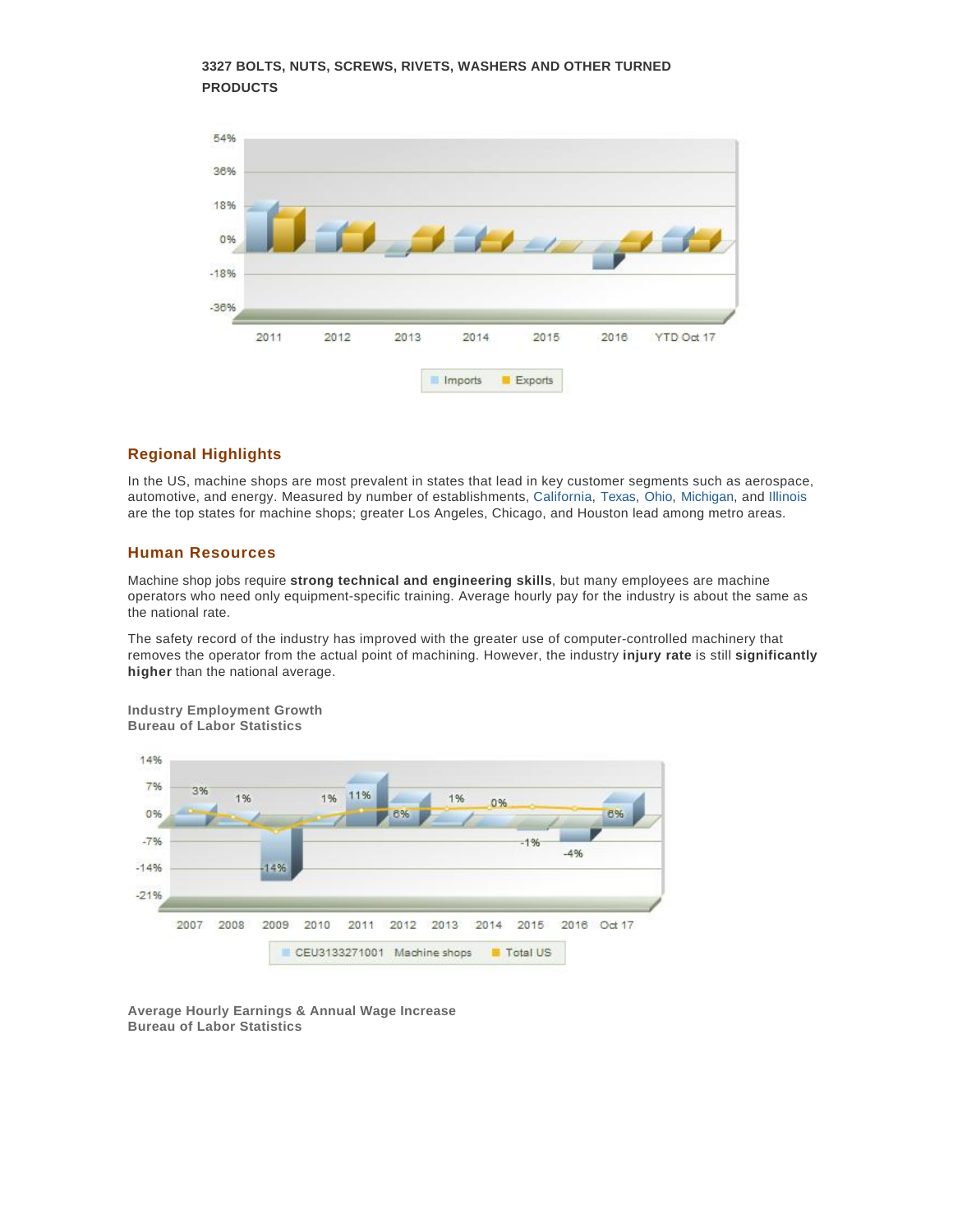

# Industry Growth Rating



Demand: Depends on industrial production Need efficient operations and engineering expertise Risk: Economic health impacts manufacturing demand

# Quarterly Industry Update

#### **11.13.2017**

**Opportunity: US Manufacturing Technology Orders Rise** - US orders for manufacturing technology, a demand indicator for machine shops, are expected to grow in 2018. Manufacturing technology orders increased 14% in August 2017 compared to the same month a year earlier, according to the Association for Manufacturing Technology (AMT). While monthly manufacturing technology orders have been uneven throughout most of 2017, both in terms of sales volumes and regional concentrations in demand, the AMT expects to see growth in 2018, both in the US and other major global markets. Among leading end-use markets, manufacturing technology orders have been strong for job shops, power generation, and aerospace, but demand from the automotive industry has slowed. Strong growth in corporate profits among durable goods manufacturers is expected to underpin sustained investments in machinery as manufacturers seek to expand production capacity. Manufacturers may also be spurred into making equipment investments while interest rates are still low in anticipation of higher rates over the next two years.

**Industry Impact** - Amid rising profits for durable goods manufacturers and low interest rates, machine shops may invest in new metalworking machinery ahead of anticipated interest rate increases.

#### **8.14.2017**

**Opportunity: US Manufacturing Growth Accelerates** - US manufacturing activity, a leading demand indicator for machine shops, grew in June 2017 at the fastest pace in nearly three years, according to the Institute for Supply Management. Overall, manufacturers reported faster growth in production, new orders, employment, order backlogs, and exports. Of 18 manufacturing industries, 15 reported growth in June. Among the industries reporting growth, several represent key customer groups for machine shops, including machinery; electrical equipment, appliances, and components; transportation equipment; chemical products; fabricated metal products; and petroleum and coal products. June's growth suggests that manufacturers are expanding even amid fading hope for near-term government action on tax reform and infrastructure spending, according to Bloomberg.

**Industry Impact** - If demand from the manufacturing sector remains robust, machine shops may invest in new equipment to increase productivity and production capacity.

#### **5.15.2017**

**Opportunity: US Durable Goods Orders Rise** - US orders for durable goods, a demand indicator for machine shops, increased 3.6% in the first three months of 2017 compared to the same period in 2016. A 5.9% rise in metalworking machinery orders may signal that machine shops are making investments in new equipment amid improved demand. Orders also improved in several manufacturing industries that represent key customer groups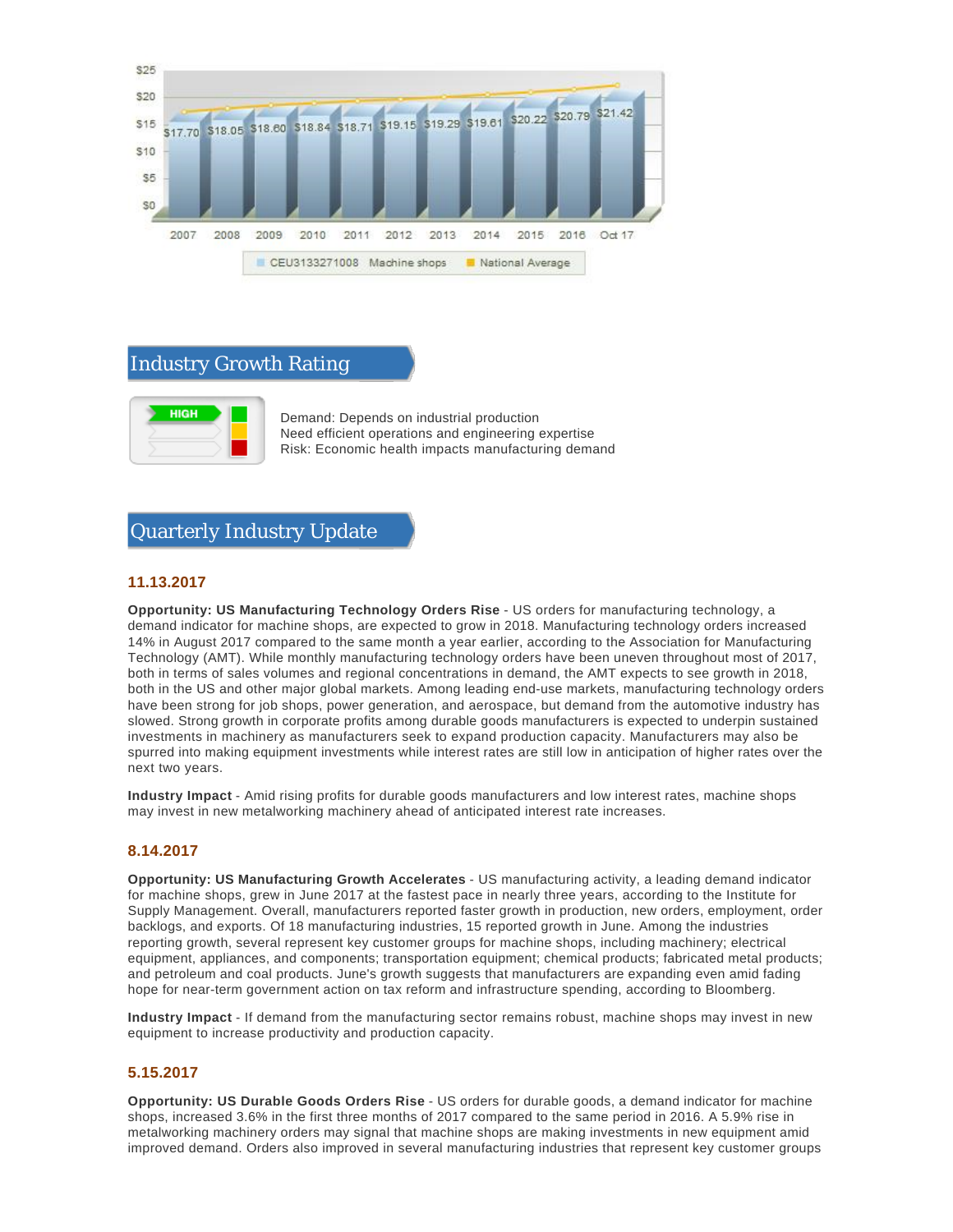for machine shops. Fabricated metal product orders grew nearly 6%, and new orders for industrial machinery saw gains of 4.3%. Orders for transportation equipment increased nearly 3%, led by motor vehicle bodies, parts, and nondefense aerospace products. New orders for mining, oil field, and gas field equipment declined 13.2%, but the energy sector is showing signs of improvement. Recent reports by energy services firm Baker Hughes show steady gains in oil rig counts as drillers continue to increase production. However, US 2017 first-quarter GDP grew at the slowest rate in three years amid tepid consumer spending, particularly for expensive items including automobiles.

**Industry Impact** - Machine shops may focus marketing efforts on customer industries that are showing signs of sustained demand, including fabricated metal products, industrial machinery, and nondefense aircraft and parts.

#### **2.20.2017**

**Opportunity: US Manufacturing Activity Gains Momentum** - Continued expansion in the US manufacturing sector may signal a return to stronger demand for machine shop services. US manufacturing activity increased in January 2017 for the fifth consecutive month, reaching its highest level in two years, according to the Institute for Supply Management. Of 12 manufacturing industries reporting growth in January, several represent major customer groups for machine shops, including plastics and rubber products; transportation equipment; machinery; petroleum and coal products; and fabricated metal products. Overall, manufacturers reported faster growth in production, new orders, and employment. A moderating of the strength of the US dollar and a stabilization in commodity prices may be contributing to higher demand for US manufactured goods, both at home and in export markets, according to The Wall Street Journal. Manufacturers are also encouraged by the Trump administration's promises to reduce taxes and implement regulatory reforms.

**Industry Impact** - Sustained growth in the US manufacturing sector may benefit machine shop operators that serve customers in the automotive, aerospace, machinery, and energy sectors.

## Industry Indicators

US durable goods manufacturers' shipments of fabricated metal products, an indicator of demand for machine shop services, rose 7.5% year-to-date in October 2017 compared to the same period in 2016.

US steel mill product prices, an indicator of commodity steel costs for machine shops, rose 8.8% in November 2017 compared to the same month in 2016.

## Industry Forecast

Revenue (in current dollars) for US machine shops is forecast to grow at an annual compounded rate of 4% between 2017 and 2021. Data Published: September 2017



First Research forecasts are based on INFORUM forecasts that are licensed from the Interindustry Economic Research Fund, Inc. (IERF) in College Park, MD. INFORUM's "interindustry-macro" approach to modeling the economy captures the links between industries and the aggregate economy. Forecast FAQs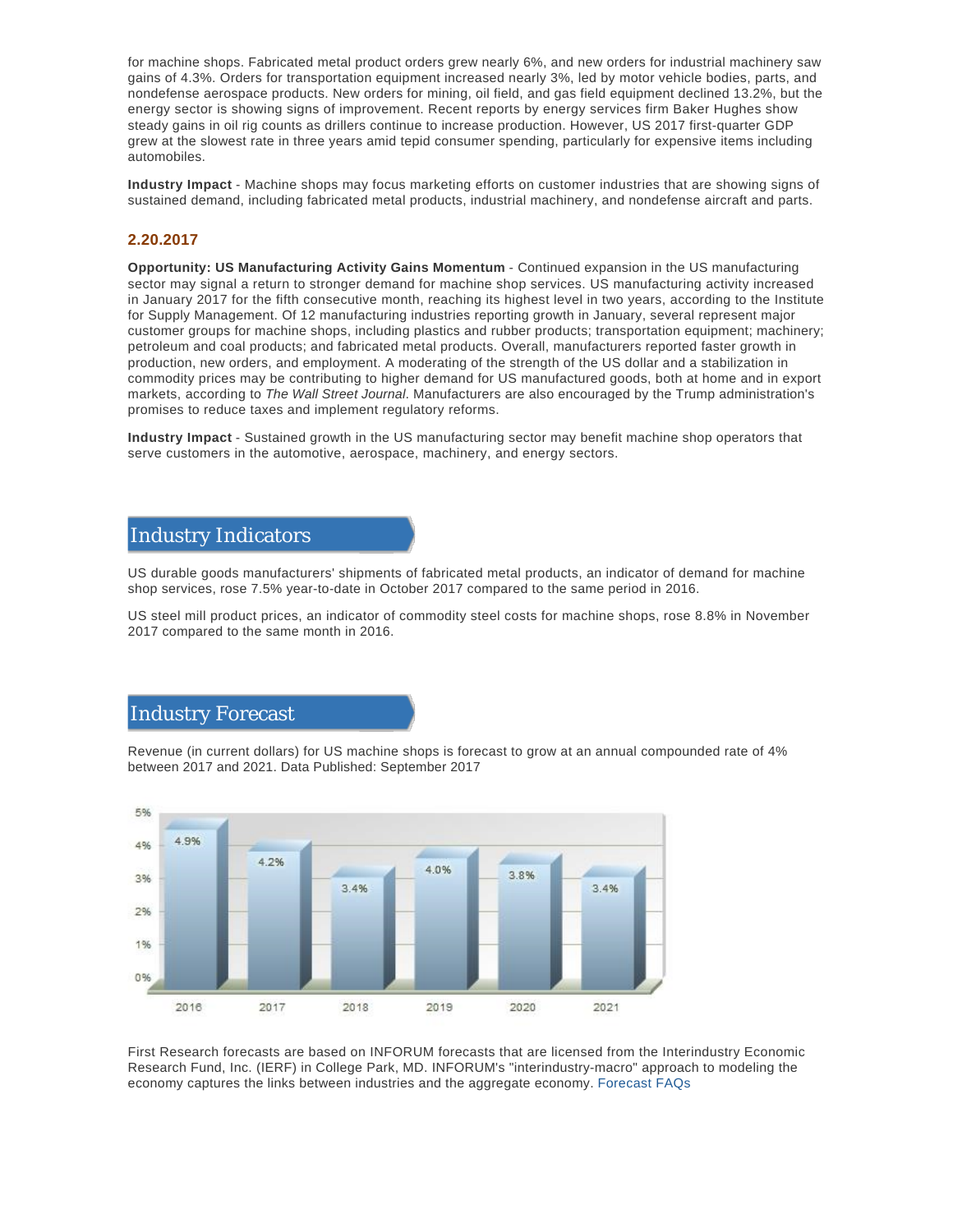# Companies

| Company                                         | Country              | <b>Sales</b> |
|-------------------------------------------------|----------------------|--------------|
| Hypro, Inc.                                     | <b>United States</b> | \$295.85M    |
| <b>Busche Performance Group, Inc.</b>           | <b>United States</b> | \$175.69M    |
| <b>NATIONAL MACHINE COMPANY</b>                 | <b>United States</b> | \$158.35M    |
| Ats Assembly and Test, Inc.                     | <b>United States</b> | \$150.55M    |
| <b>Coast Composites, LLC</b>                    | <b>United States</b> | \$120.79M    |
| Goellner, Inc.                                  | <b>United States</b> | \$119.90M    |
| Tsi Group, Inc.                                 | <b>United States</b> | \$116.36M    |
| <b>Alex Products, Inc.</b>                      | <b>United States</b> | \$110.33M    |
| <b>Morbark, LLC</b>                             | <b>United States</b> | \$107.20M    |
| <b>Modern Industries, Inc.</b>                  | <b>United States</b> | \$106.83M    |
| <b>TSS Technologies, Inc.</b>                   | <b>United States</b> | \$104.65M    |
| Turbocam, Inc.                                  | <b>United States</b> | \$101.78M    |
| <b>Triumph Structures-Los Angeles, Inc.</b>     | <b>United States</b> | \$94.32M     |
| Kimber Mfg., Inc.                               | <b>United States</b> | \$87.86M     |
| <b>Industrial Piping, Inc.</b>                  | <b>United States</b> | \$87.77M     |
| L & H Industrial, Inc.                          | <b>United States</b> | \$85.53M     |
| <b>Thunderbird LLC</b>                          | <b>United States</b> | \$84.98M     |
| Smw Mfg, Inc.                                   | <b>United States</b> | \$84.86M     |
| <b>MICHIGAN PRODUCTION MACHINING INC.</b>       | <b>United States</b> | \$81.04M     |
| Innovance, Inc.                                 | <b>United States</b> | \$76.63M     |
| HI-TEK MANUFACTURING, INC.                      | <b>United States</b> | \$74.46M     |
| <b>Magnetic Instruments Corp.</b>               | <b>United States</b> | \$69.34M     |
| <b>ALLIED CHUCKER AND ENGINEERING COMPANY</b>   | <b>United States</b> | \$69.19M     |
| Floturn, Inc.                                   | <b>United States</b> | \$67.83M     |
| <b>Lentros Engineering, Inc.</b>                | <b>United States</b> | \$67.00M     |
| <b>Custom Air Products &amp; Services, Inc.</b> | <b>United States</b> | \$67.00M     |
| <b>Fulton Industries Inc.</b>                   | <b>United States</b> | \$64.69M     |
| <b>Connor Manufacturing Services Inc.</b>       | <b>United States</b> | \$62.52M     |
| <b>Chandler Industries, Inc.</b>                | <b>United States</b> | \$60.00M     |
| <b>David Price Metal Services Inc.</b>          | <b>United States</b> | \$59.44M     |

# Industry Drivers

Changes in the economic environment that may positively or negatively affect industry growth.

Data provided by First Research analysts and reviewed annually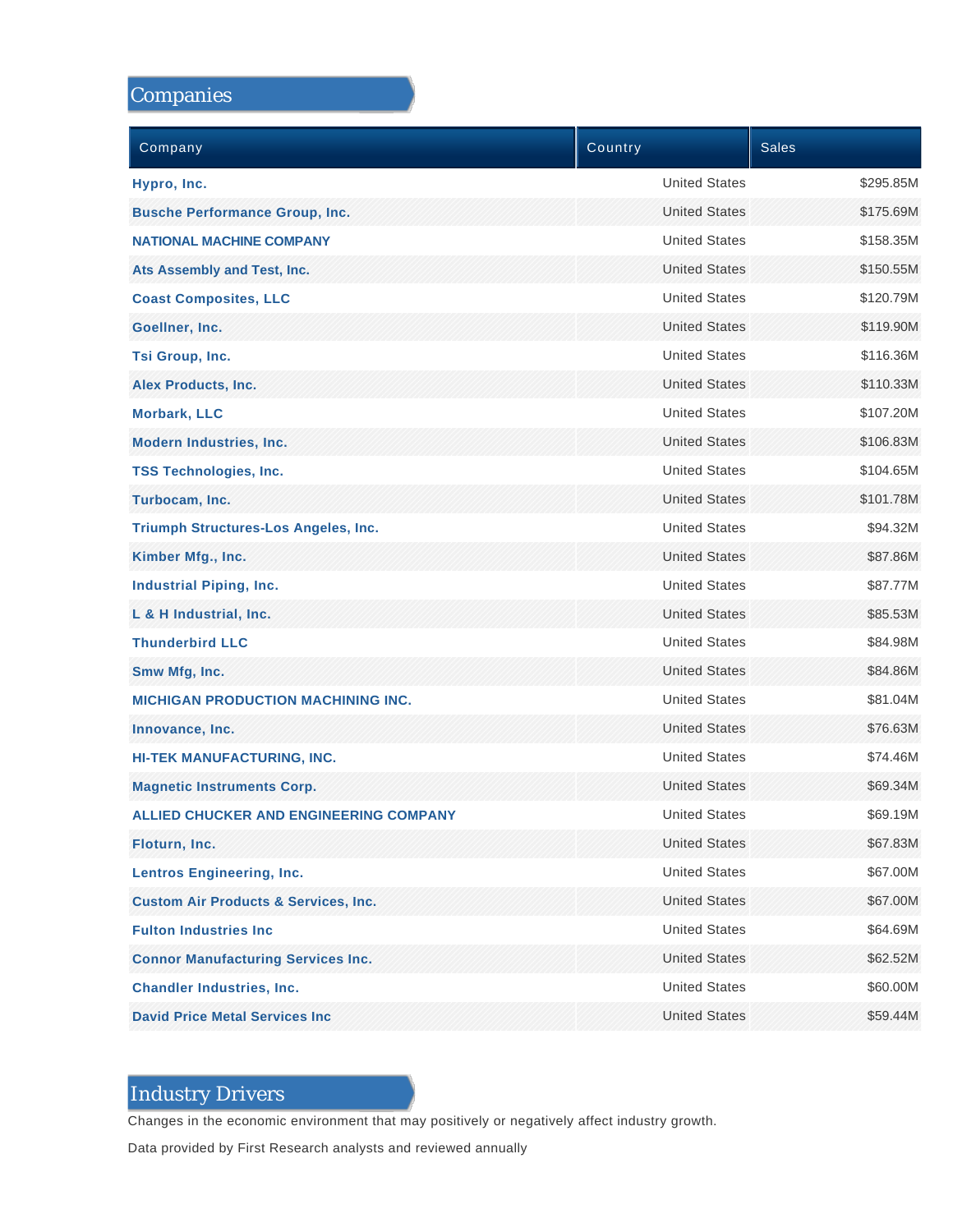



**Construction Spending** Change in the overall level of commercial and residential construction spending



**Commodity Prices** Changes in prices for commodities, such as crops, metals, and other raw materials

# Critical Issues

**Dependence on Manufacturing** - Demand for machining services depends on the level of US manufacturing activity, which can vary significantly from year to year. During the recession of the late 2000s, US industrial production fell about 15%, and machine shop production fell more than 25%. Machine shop shipments rose by 17% between 2010 and 2011 as manufacturing activity rebounded.

**Industrial, Geographic Concentration** - Many machine shops depend directly on the health of a single end-use industry. The machine shop industry gets large amounts of business from the auto and aircraft industries and electronics and industrial machinery producers. Producers of auto parts, for example, often cluster operations around a major car assembly plant. If a major customer or industry group closes or moves manufacturing operations, local machine shops may experience a precipitous drop in demand.

# Business Challenges

**High Capital Investment** - Machine shops own and operate machinery that customers can't efficiently use themselves (usually because they don't need it full-time). Machining equipment often costs hundreds of thousands of dollars. To be able to perform all the machining work that customers want, a shop may own (or lease) dozens of machines.

**Customers Shift Production to Lower-Cost Countries** - To make products at lowest cost, many US companies have shifted manufacturing capabilities to lower-cost countries such as Mexico. US-based machine shops typically aren't in a position to follow customers out of the country.

**Competition from Customers** - Machine shop customers continually face the choice of outsourcing production to a machine shop or bringing it in-house. To keep business, machine shops must either produce work of superior quality or at lower costs. In addition to competing with other shops, they effectively compete with their own customers.

# Business Trends

**Unattended Operations** - Computer numerical controls (CNC) machine tools can work on parts without an operator and provide continuous production if attached to automated feeding machines of robotic systems that supply fresh raw materials. Many traditional machines have been reconfigured to make unattended operations easier. For example, traditional horizontal lathes can be replaced with vertical, spindle-inverted turning machines that can more easily accept parts on their work platform.

**Ceramic Cutting Tools** - Many superhard materials can't be adequately machined with traditional metal-cutting tools. Ceramics technology has produced cutting tools made from ultrahard mineral composites like silicon nitride, silicon carbide, and zirconium oxide, which, while more expensive than steel, are more durable.

**Additive Manufacturing** - While subtractive techniques such as milling are typical in machine shops, additive manufacturing processes are becoming more prevalent for prototyping and production. Examples of additive processes include 3D printing, which creates three dimensional objects by joining successive layers of material. Because additive manufacturing processes build parts close to specification with minimal machining requirements, such technologies have the potential to help companies save on material costs and cut design and fabrication times.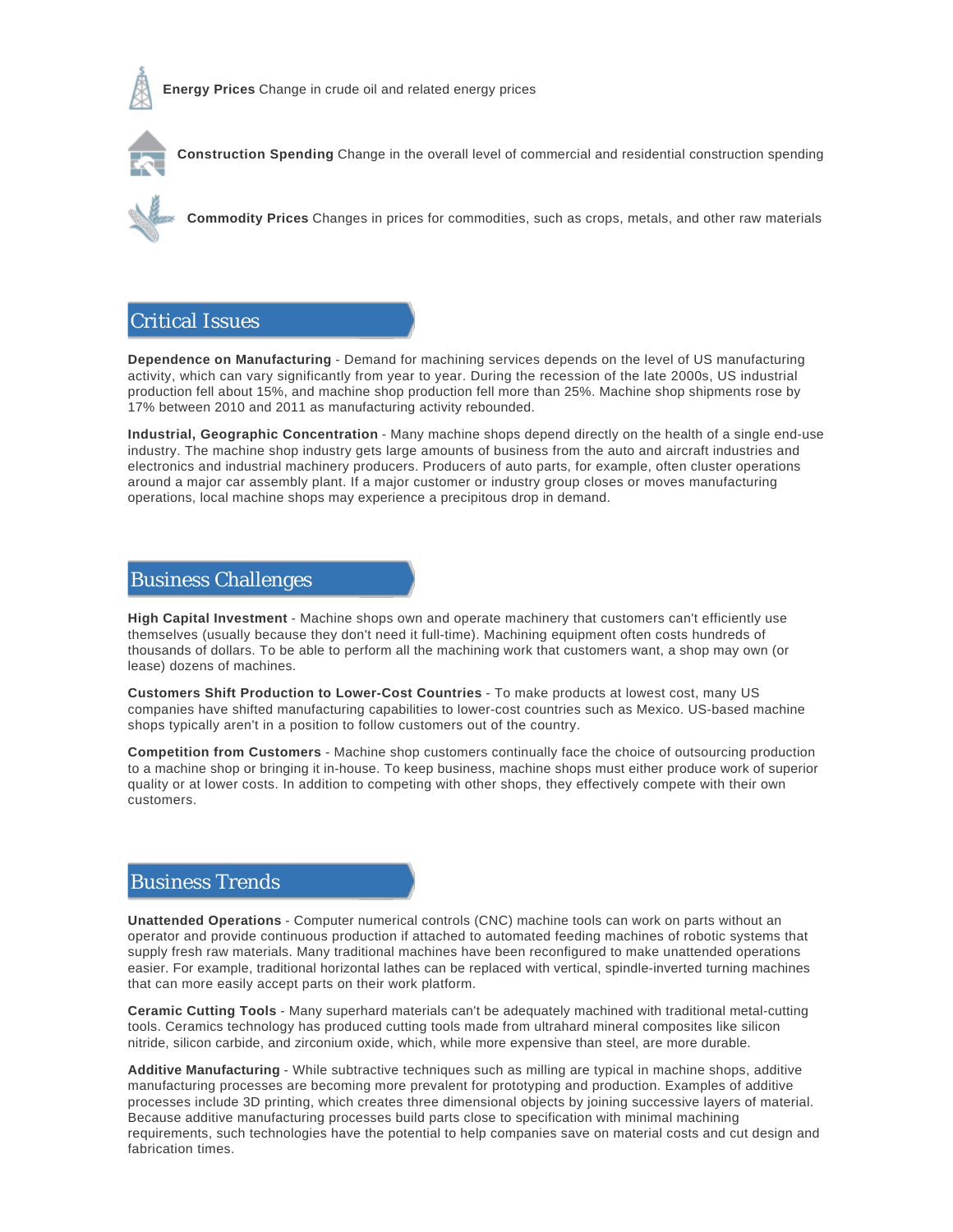**Factories to See More Mobile Devices** - Though initially practiced primarily by corporate executives, the bringyour-own-device (BYOD) phenomenon is spreading to US manufacturing workers, who are bringing their smartphones and tablets to work and using them to remotely monitor and control industrial equipment. As mobile devices become more prevalent on the factory floor, companies may issue ruggedized devices to employees, or mount them to the sides of machinery to wirelessly provide visualization and control of manufacturing processes. In response to the trend, leading industrial automation vendors have released more mobile apps. Going wireless comes with the security risk of cyber-attacks and other network breaches.

# Industry Opportunities

**Outsourcing** - Many manufacturers that produce high volumes of a particular metal product incorporate machining in their regular manufacturing process. However, manufacturers that produce smaller batches of products (or that frequently make different products) can reduce costs by outsourcing the machining to independent shops. The development of "lean" manufacturing techniques, including just-in-time inventory replenishment, has favored outsourcing to machine shops that can guarantee quality and on-time delivery.

**CAD/CAM** - Most industrial products are now developed using CAD software. Machine tools that can machine parts directly from the software designs (such as machining centers with automatically interchangeable cutting tools) are more productive and more precise than the traditional multi-step machining process. Computer-aided manufacturing (CAM) requires close coordination between machine shops, customers, and nontraditional technical skills.

**Pre-Production Design** - To minimize production costs, a customer's parts can be designed to take best advantage of the various machining capabilities. Some machine shops become closely involved with customers in the design process, and can offer extensive CAD capabilities.

**Advanced Machinery** - Newer machining techniques such as electrical discharge machines (EDM), robotics, wateriet cutting, and lasers allow machine shops to offer new services. These techniques require machinery upgrades and advanced machinist training.

**Nonmetal Machining** - Although metals account for the bulk of machining that most shops do, plastics, ceramics, and composite materials are being used in more manufactured products. Such materials often require specialized machining equipment and operating skills.

**Cutting Energy Costs** - Because they typically operate multiple pieces of heavy equipment, machine shops face high electricity costs. Efforts to decrease energy usage include the use of high-efficiency motors that lower electricity consumption. Proper equipment maintenance is also crucial; improperly maintained tools such as leaky air compressors can significantly impact utility costs.

# Executive Insight

#### **Chief Executive Officer - CEO**

#### **Finding New Machining Applications**

With increased competition, executives search for new opportunities. Advanced machinery allows machine shops to offer new services. Some machine shop owners look to nonmetal machining as more plastics and composite materials are used in more manufactured products such as medical devices. Special equipment and skills are needed to machine these materials and machine shop owners are adding these capabilities.

#### **Maintaining Product Quality**

Machine shops face competition from other shops, and some of their own customers are producing machined items in-house. Shops oversee the refinement of production processes to ensure that high quality standards are maintained, and work closely with customers to anticipate their future needs. Quality improvements such as strength and tolerance are enhanced to compete with low-priced competitors.

#### **Chief Financial Officer - CFO**

#### **Pricing Competitive Bids Accurately**

Both batch and long-term production contracts are often subject to competitive bids. Expertise is necessary in pricing bids, since material availability, complexity of machine setup, and machine capability can vary greatly. Even with repeat customers, financial executives take great care in pricing bids. Since most costs are fixed, companies' profitability depends on work volume. Properly priced bids ensure work is performed at a profit.

#### **Financing Equipment**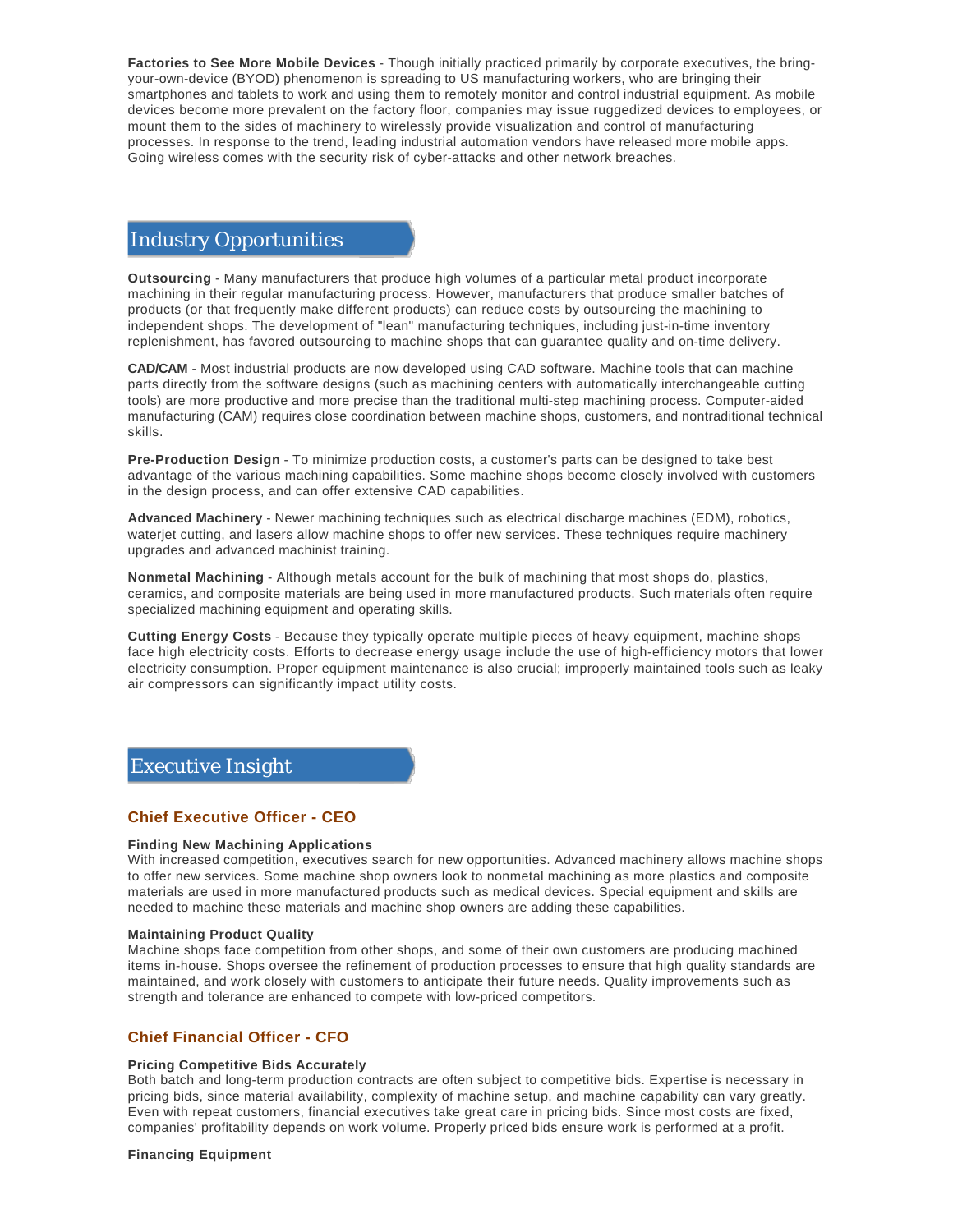Machine shops have substantial investment in machinery. Equipment is very expensive and individual machines can cost several hundred thousand dollars. Equipment is typically financed by the manufacturer or a bank, or may be leased. Some machine shops buy used equipment to save money.

#### **Chief Information Officer - CIO**

#### **Installing Machining Centers**

Historically, most equipment in a machine shop performed just one function. With technological improvements, shops are increasingly installing machining centers that can perform multiple operations in sequence, increasing productivity. This allows continuous production using robotic systems with minimal manual intervention.

#### **Installing CAD/CAM Processes**

Many machine shops are installing CAD software and computer-aided manufacturing (CAM) processes to combat competitive threats and become more productive. CAD/CAM technology is more precise than traditional processes, producing higher quality finished products with lower waste.

#### **Human Resources - HR**

#### **Hiring and Retaining Employees**

Operating machines requires technical and engineering skills. Shops recruit workers with technical skills and managers with strong technical backgrounds. Keeping qualified and skilled workers is crucial, so companies strive to retain their skilled workforce even when the workload is reduced.

#### **Training Employees**

Machine tools are becoming increasingly complex and technological advances are creating new processes. More machines are computer-controlled and require specific knowledge to operate. Companies train employees on new machines and the technology required to operate them. The more technologically advanced machines have increased productivity while containing labor costs.

#### **VP Sales/Marketing - Sales**

#### **Working Closely with Customers in Design**

Most machine shops are small and market locally, and sometimes specialize in a particular customer industry. Machine shops have much contact with customers, including close technical cooperation. Shops work closely with customers in pre-production design to minimize costs and maximize part quality while ensuring customer satisfaction.

#### **Responding to Requests for Proposal (RFPs)**

Machine shops are generally located in areas with large industrial activity. Marketing efforts are localized, calling on many prospective customers in the same industry or in multiple industries. Sales teams solicit RFPs from prospects to position themselves to take business from rivals. Sales executives call on local manufacturers, promoting their company's capabilities and trying to qualify for future solicitations.

# Executive Conversation Starters

#### **Chief Executive Officer - CEO**

**What opportunities does the company see in nonmetal machining applications?** Some machine shop owners are adding capabilities for nonmetal machining, such as for plastics and composite materials.

#### **What is the company's strategy to ensure product quality, while competing with low-cost shops and customer in-house operations?**

Companies improve production processes and product quality, such as strength and tolerance, to compete with low-priced and in-house shops.

#### **Chief Financial Officer - CFO**

#### **What challenges does the company face in pricing competitive bids?**

Expertise is necessary in pricing bids, since material availability, complexity of machine setup, and machine capability can vary greatly.

**What financing strategies does the company have for buying new or used equipment?** Equipment is typically financed by the manufacturer or the local bank, or may be leased.

#### **Chief Information Officer - CIO**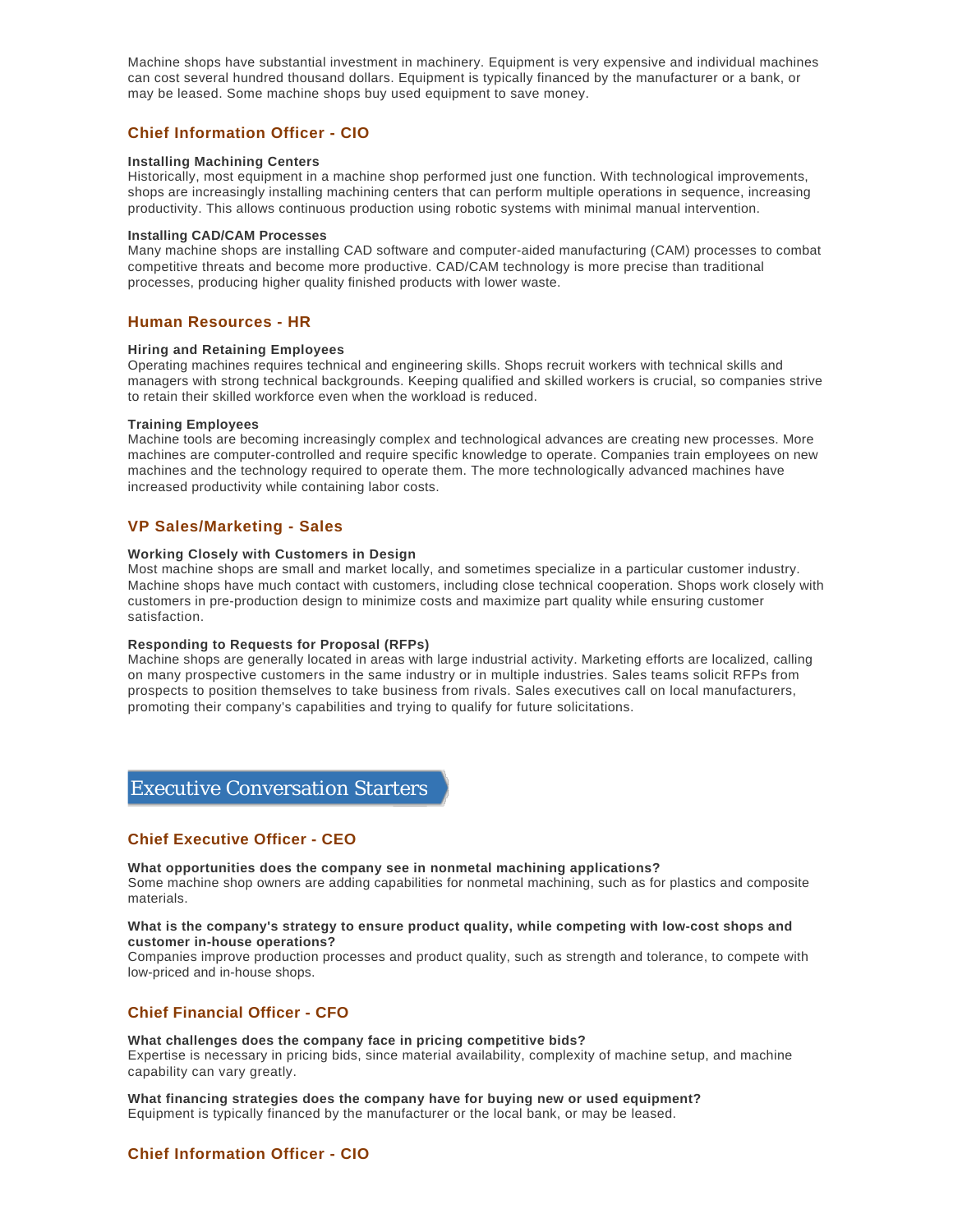#### **To what degree does the company use machining centers?**

Machining centers do multiple operations in sequence, increasing productivity and allowing continuous production with minimal manual intervention.

#### **How does the company use CAD software and CAM processes?**

CAD/CAM technology is more precise than traditional processes, producing higher quality finished products with less waste.

#### **Human Resources - HR**

#### **How is the company challenged by hiring and retaining skilled employees?**

Experienced technical workers and engineers are crucial, so companies strive to retain their skilled workforce even when the workload is reduced.

#### **How are newer, more complex machines affecting the company's training?**

More machines are computer-controlled and increasingly complex, requiring specific knowledge to operate.

#### **VP Sales/Marketing - Sales**

#### **How important is close customer contact during the design stage for the company?**

Shops work closely with customers in pre-production design to minimize costs and maximize part quality while ensuring customer satisfaction.

#### **How does the company gain access to companies that issue RFPs?**

Sales executives call on local manufacturers to establish relationships for future opportunities, and sales teams solicit RFPs from prospects.

# Call Prep Questions

#### **Conversation Starters**

#### **How does the company manage changes in manufacturing industry demand?**

Demand for machining services depends on the level of US manufacturing activity, which can vary significantly from year to year.

#### **How reliant is the company on a particular geographical area or industry?**

Many machine shops depend directly on the health of a single end-use industry.

#### **Does the company buy or lease new machinery?**

Machine shops own and operate machinery that customers can't efficiently use themselves (usually because they don't need it full-time).

#### **What production outsourcing opportunities does the company expect from customers?**

Many manufacturers that produce high volumes of a particular metal product incorporate machining in their regular manufacturing process.

**What computer programs are company engineers and designers using to develop products?** Most industrial products are now developed using CAD software.

#### **How much pre-production design work does the company do for customers?** To minimize production costs, a customer's parts can be designed to take best advantage of the various machining capabilities.

#### **Quarterly Industry Update**

**What recent investments in equipment have been most successful for the company?** US orders for manufacturing technology, a demand indicator for machine shops, are expected to see further growth in 2018.

#### **Operations, Products, and Facilities**

**How many shops does the company operate?** Very few companies have more than one operation.

**What types of machinery does the company have?** Drill presses, lathes, milling machines, and machining centers are typical, and come in many varieties.

**What sorts of work does the company specialize in?** Many shops own machinery with special applications.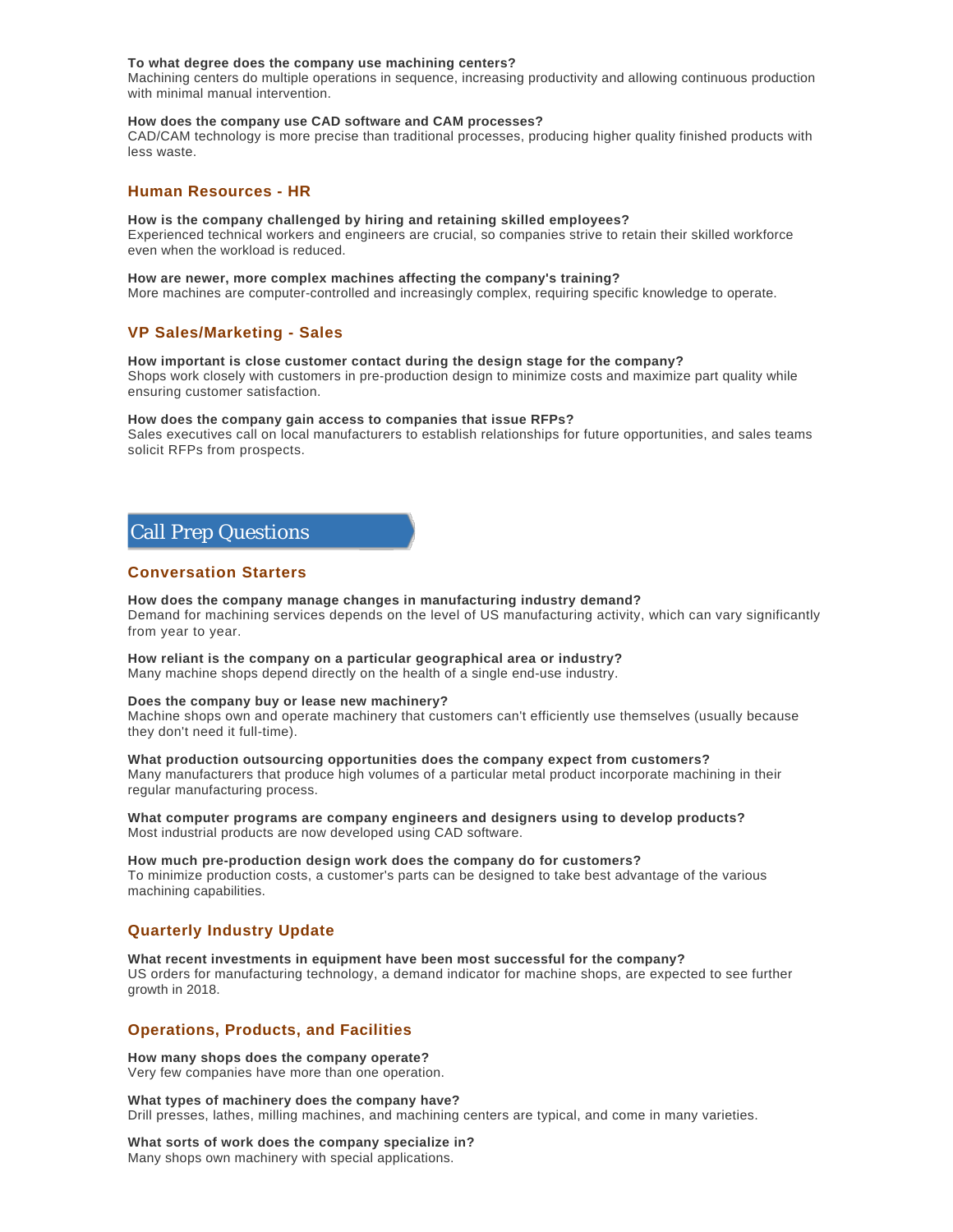**How much pre-production design work does the company do for customers?** CAD has been a growth area for some machine shops.

#### **Do customers usually provide raw materials or buy raw materials from metal centers?**

Typically, customers bring in semi-finished products for further processing.

#### **Customers, Marketing, Pricing, Competition**

#### **How large a geographical area does the company serve?**

Because of the need for close technical consultation with customers, the geographical area served is usually small unless the company provides highly specialized work.

#### **What end-use industries are major customers?**

Major end-users include the aerospace, automotive, chemical, electronics, medical, oil and gas, and industrial machinery industries.

#### **Which end-use industries account for a large percentage of work for the company?** Customer concentrations are frequent.

**How often does the company have to go through a bidding process to land new business?** Manufacturers may ask several machine shops to bid on a piece of business.

#### **Regulations, R&D, Imports and Exports**

**What difficulties has the company had in meeting environmental regulations?** Machine shops may have waste disposal problems because of the lubricants and solvents they use.

#### **How large an engineering staff does the company maintain?**

Some machine shops provide pre-production engineering design services.

#### **Organization and Management**

**What is the educational background of the company's senior managers?** The highly technical content of the products often requires that managers have a strong technical background.

**How does the company recruit and retain engineers and machinists?** Because machinists often have special skills, companies try to retain them even when the workload is thin.

#### **Financial Analysis**

**How does the company finance large-scale production?** Companies may receive progress payments on large jobs.

**How much of the company's business comes from its largest customers?** In some cases, machine shops are de facto production subsidiaries of major customers.

**How does the company finance major equipment purchases?** Machining equipment can be very expensive and may be financed by the manufacturer.

**How often does the company have problems collecting on accounts receivable?** During business downturns, collections become more difficult.

#### **Business and Technology Strategies**

**What are the long-term prospects for the company's major end-use customers?** The production facilities of some US manufacturers have moved overseas or to Mexico.

**What new end-use markets might the company enter in the next few years?** Many machine shops depend highly on a single end-use industry.

**What new equipment does the company plan to purchase to add advanced machining capabilities?** Some super-hard metals can be machined only with advanced technology.

#### **What types of computer technology does the company use in the design process?**

Machine shops have access to new types of computer technology that allow them to work more closely with customers to create precise parts at lower cost, and more quickly using virtual digital images of products for approval before materials are machined.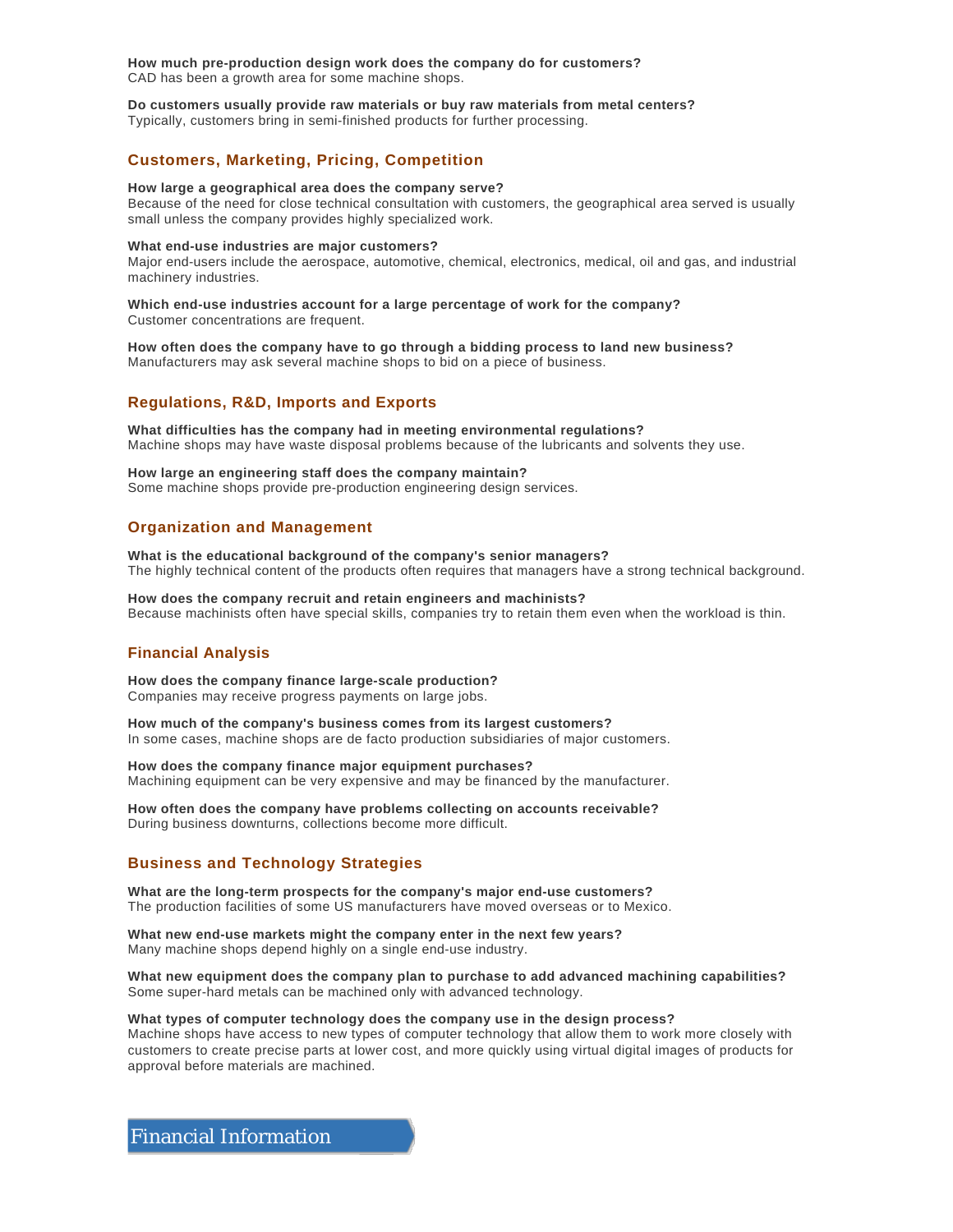#### **COMPANY BENCHMARK TRENDS**

#### **Quick Ratio by Company Size**

The quick ratio, also known as the acid test ratio, measures a company's ability to meet short-term obligations with liquid assets. The higher the ratio, the better; a number below 1 signals financial distress. Use the quick ratio to determine if companies in an industry are typically able to pay off their current liabilities.



Financial industry data provided by MicroBilt Corporation collected from 32 different data sources and represents financial performance of over<br>4.5 million privately held businesses and detailed industry financial benchmar

#### **Current Liabilities to Net Worth by Company Size**

The ratio of current liabilities to net worth, also called current liabilities to equity, indicates the amount due creditors within a year as a percentage of stockholders' equity in a company. A high ratio (above 80 percent) can indicate trouble.



Financial industry data provided by MicroBilt Corporation collected from 32 different data sources and represents financial performance of over 4.5 million privatély held businessés and detailed industry financial benchmarks of companies in over 900 industries (SIC and NAICS). More<br>data available at www.microbilt.com.

### **COMPANY BENCHMARK INFORMATION**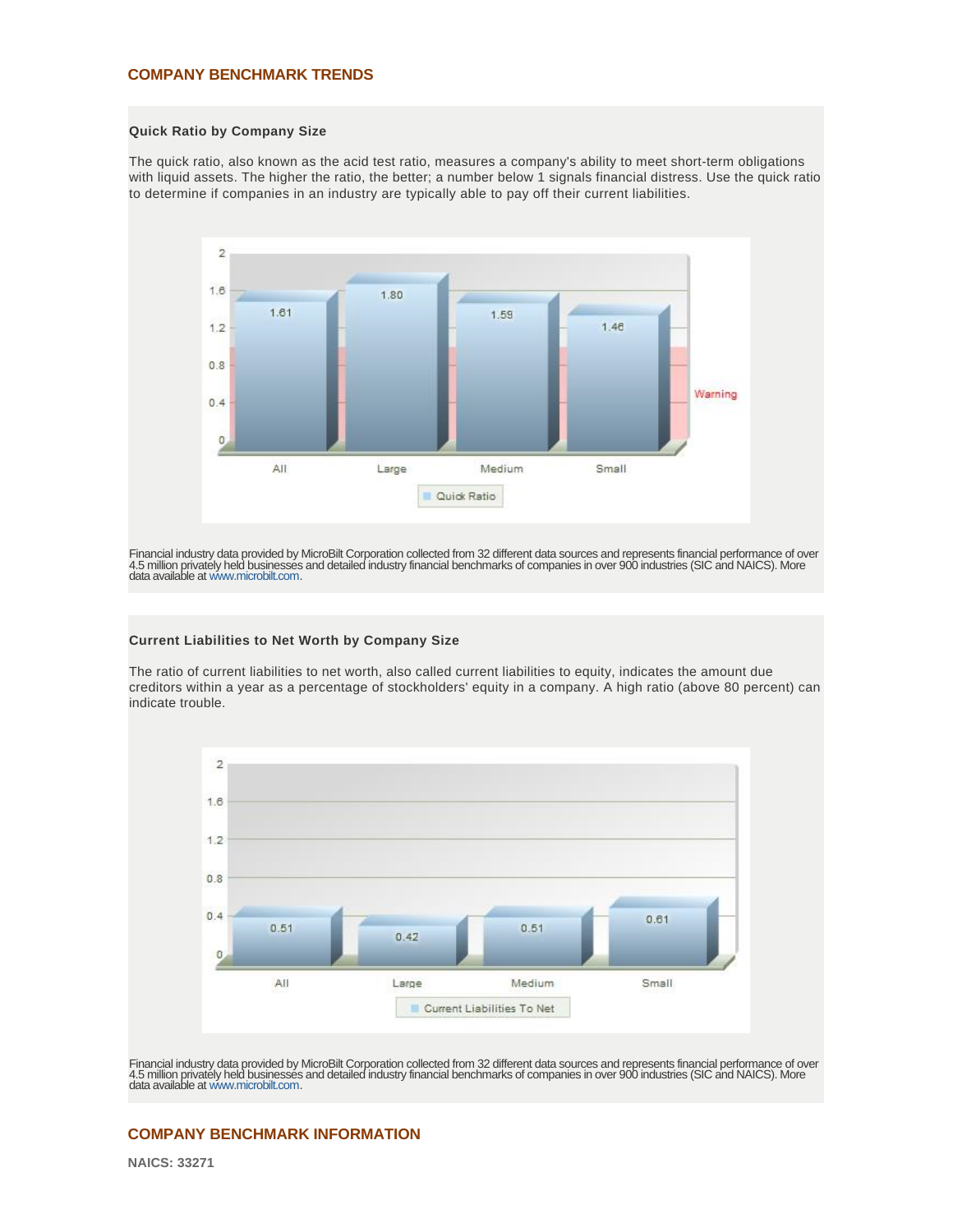**Table Data Format** Mean

| <b>Company Size</b>    | All   | Large      | Medium       | Small      |
|------------------------|-------|------------|--------------|------------|
| <b>Size by Revenue</b> |       | Over \$50M | \$5M - \$50M | Under \$5M |
| <b>Company Count</b>   | 76810 | 57         | 512          | 12013      |

| <b>Income Statement</b>         |       |       |       |         |
|---------------------------------|-------|-------|-------|---------|
| <b>Net Sales</b>                | 100%  | 100%  | 100%  | 100%    |
| <b>Gross Margin</b>             | 33.2% | 31.1% | 34.1% | 35.5%   |
| <b>Officer Compensation</b>     | 2.3%  | 1.8%  | 2.4%  | 3.0%    |
| <b>Advertising &amp; Sales</b>  | 0.6%  | 0.6%  | 0.6%  | 0.6%    |
| <b>Other Operating Expenses</b> | 25.6% | 23.6% | 26.8% | 27.3%   |
| <b>Operating Expenses</b>       | 28.5% | 25.9% | 29.8% | 30.9%   |
| <b>Operating Income</b>         | 4.8%  | 5.2%  | 4.3%  | 4.6%    |
| Net Income                      | 2.3%  | 2.6%  | 2.0%  | $2.2\%$ |

| <b>Balance Sheet</b>                   |        |        |        |        |
|----------------------------------------|--------|--------|--------|--------|
| Cash                                   | 9.6%   | 8.8%   | 10.2%  | 10.1%  |
| <b>Accounts Receivable</b>             | 25.5%  | 26.7%  | 24.7%  | 24.7%  |
| Inventory                              | 17.2%  | 14.9%  | 19.7%  | 18.1%  |
| <b>Total Current Assets</b>            | 60.1%  | 58.5%  | 62.7%  | 60.3%  |
| <b>Property, Plant &amp; Equipment</b> | 20.8%  | 18.5%  | 20.6%  | 23.5%  |
| <b>Other Non-Current Assets</b>        | 19.1%  | 23.0%  | 16.7%  | 16.2%  |
| <b>Total Assets</b>                    | 100.0% | 100.0% | 100.0% | 100.0% |
| <b>Accounts Payable</b>                | 11.0%  | 11.0%  | 10.8%  | 11.1%  |
| <b>Total Current Liabilities</b>       | 23.1%  | 20.7%  | 23.6%  | 25.3%  |
| <b>Total Long Term Liabilities</b>     | 31.5%  | 30.2%  | 30.3%  | 33.4%  |
| <b>Net Worth</b>                       | 45.5%  | 49.0%  | 46.1%  | 41.4%  |

| <b>Financial Ratios</b>                 |       |       |       |       |
|-----------------------------------------|-------|-------|-------|-------|
| <b>Quick Ratio</b>                      | 1.61  | 1.80  | 1.59  | 1.46  |
| <b>Current Ratio</b>                    | 2.60  | 2.82  | 2.66  | 2.38  |
| <b>Current Liabilities to Net Worth</b> | 50.8% | 42.3% | 51.1% | 61.1% |
| <b>Current Liabilities to Inventory</b> | x1.35 | x1.40 | x1.20 | x1.39 |
| <b>Total Debt to Net Worth</b>          | x1.20 | x1.04 | x1.17 | x1.42 |
| <b>Fixed Assets to Net Worth</b>        | x0.46 | x0.38 | x0.45 | x0.57 |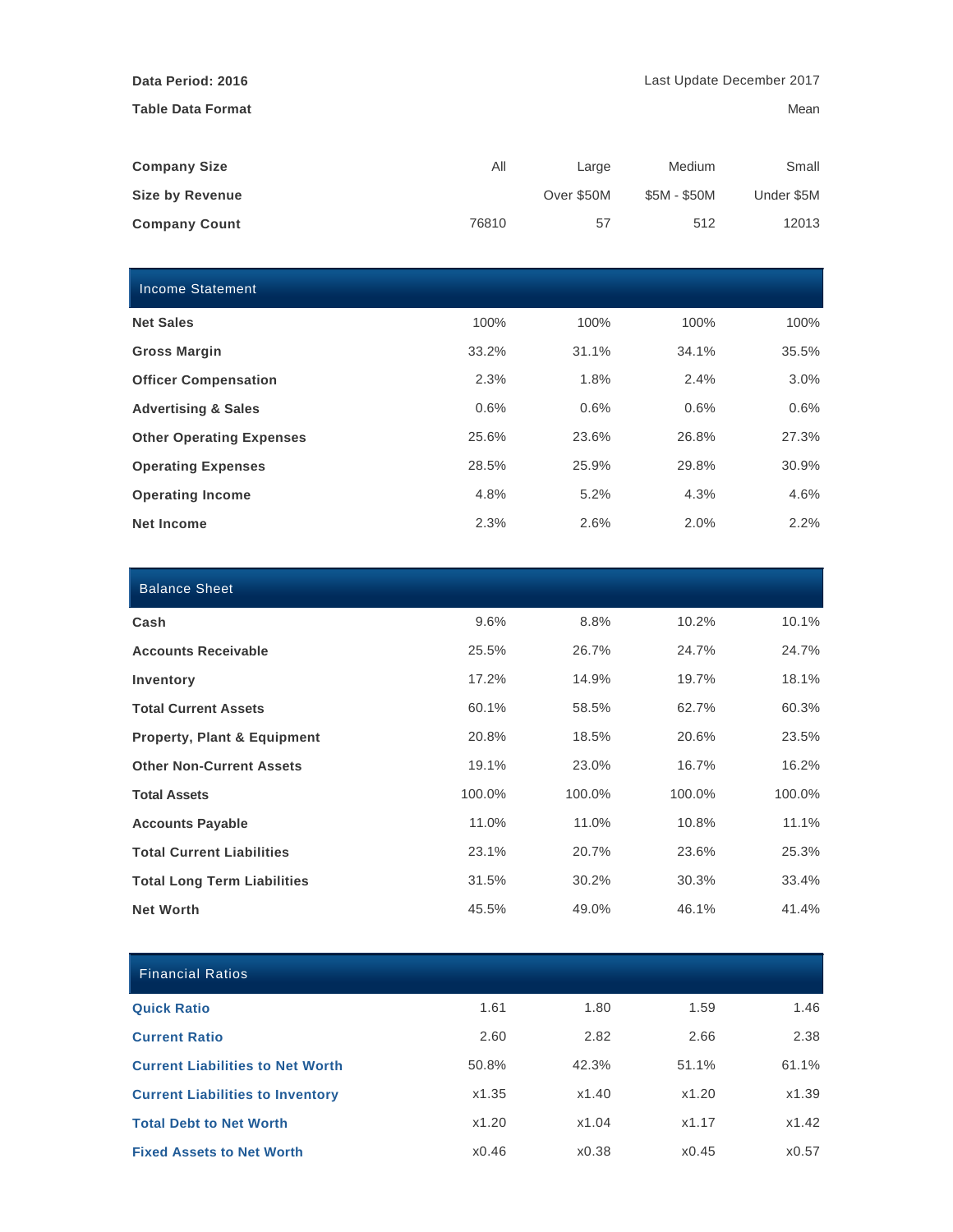| <b>Days Accounts Receivable</b>      | 42    | 40     | 40      | 46      |
|--------------------------------------|-------|--------|---------|---------|
| <b>Inventory Turnover</b>            | x8.57 | x11.25 | x7.45   | x6.96   |
| <b>Total Assets to Sales</b>         | 46.5% | 42.4%  | 46.0%   | 52.2%   |
| <b>Working Capital to Sales</b>      | 17.2% | 16.0%  | 18.0%   | 18.2%   |
| <b>Accounts Payable to Sales</b>     | 5.0%  | 4.5%   | 4.8%    | 5.6%    |
| <b>Pre-Tax Return on Sales</b>       | 3.8%  | 4.2%   | 3.2%    | 3.5%    |
| <b>Pre-Tax Return on Assets</b>      | 8.2%  | 10.0%  | $7.0\%$ | $6.7\%$ |
| <b>Pre-Tax Return on Net Worth</b>   | 17.9% | 20.4%  | 15.2%   | 16.2%   |
| <b>Interest Coverage</b>             | x3.41 | x3.79  | x3.05   | x3.15   |
| <b>EBITDA to Sales</b>               | 10.0% | 10.5%  | 9.9%    | $9.5\%$ |
| <b>Capital Expenditures to Sales</b> | 6.1%  | 6.0%   | 6.4%    | 5.9%    |

Financial industry data provided by MicroBilt Corporation collected from 32 different data sources and represents financial performance of over<br>4.5 million privately held businesses and detailed industry financial benchmar

## **ECONOMIC STATISTICS AND INFORMATION**

**Index of Industrial Production - Federal Reserve Board**



#### **Change in Producer Prices - Bureau of Labor Statistics**



# **VALUATION MULTIPLES**

**Machine Shops**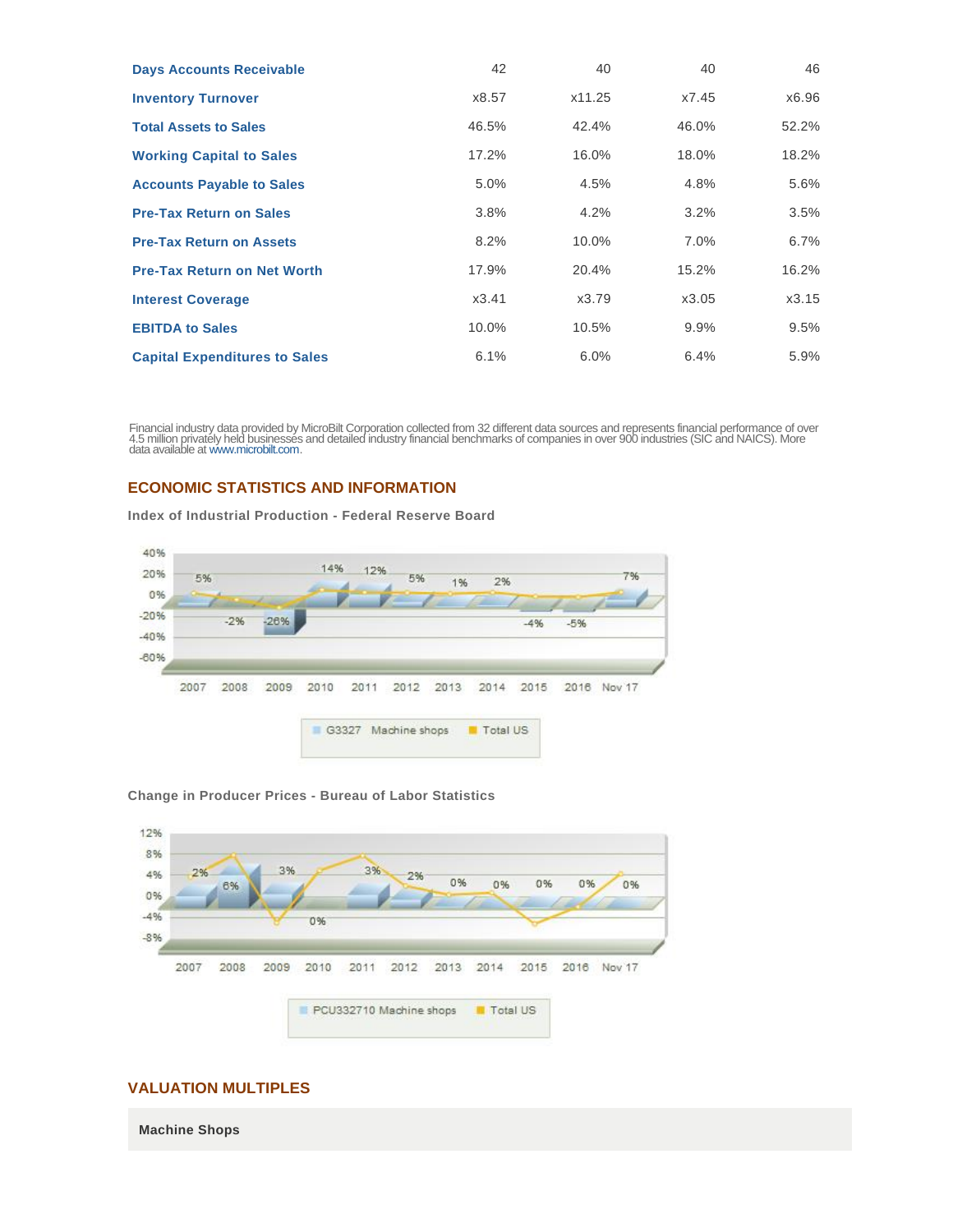Acquisition multiples below are calculated medians using at least three US private industry transactions completed between 1/2007 and 10/2017 and are based on middle-market transactions where the market value of invested capital (the selling price) was less than \$1B. Data updated annually. Last updated: December 2017.

| <b>Valuation Multiple</b> | <b>MVIC/Net Sales</b> | <b>MVIC/Gross Profit</b> | <b>MVIC/EBIT</b> | MVIC/EBITDA <sup>1</sup> |
|---------------------------|-----------------------|--------------------------|------------------|--------------------------|
| <b>Median Value</b>       |                       |                          | 3.8              |                          |

**MVIC (Market Value of Invested Capital)** = Also known as the selling price, the MVIC is the total consideration paid to the seller and includes any cash, notes and/or securities that were used as a form of payment plus any interest-bearing liabilities assumed by the buyer.

**Net Sales** = Annual Gross Sales, net of returns and discounts allowed, if any.

**Gross Profit** = Net Sales - Cost of Goods Sold

**EBIT** = Operating Profit

**EBITDA** = Operating Profit + Noncash Charges



SOURCE: Pratt's Stats, 2017 (Portland, OR: Business Valuation Resources, LLC). Used with permission. Pratt's Stats is available at https://www.bvresources.com/prattsstats

# Industry Websites

**Association for Manufacturing Technology** Industry news. Good industry links.

**Canadian Machine Tool Distributors Association** News, events, and education resources.

**Canadian Tooling and Machining Association** News, events, and training resources.

**Industry Glossary at Job Shop** Industry terminology.

**Modern Machine Shop Online** Industry news. Archived articles about many aspects of machining and machine shops.

#### **National Tooling & Machining Association** Trade shows. Education.

**Tooling & Production Magazine** Technical issues.